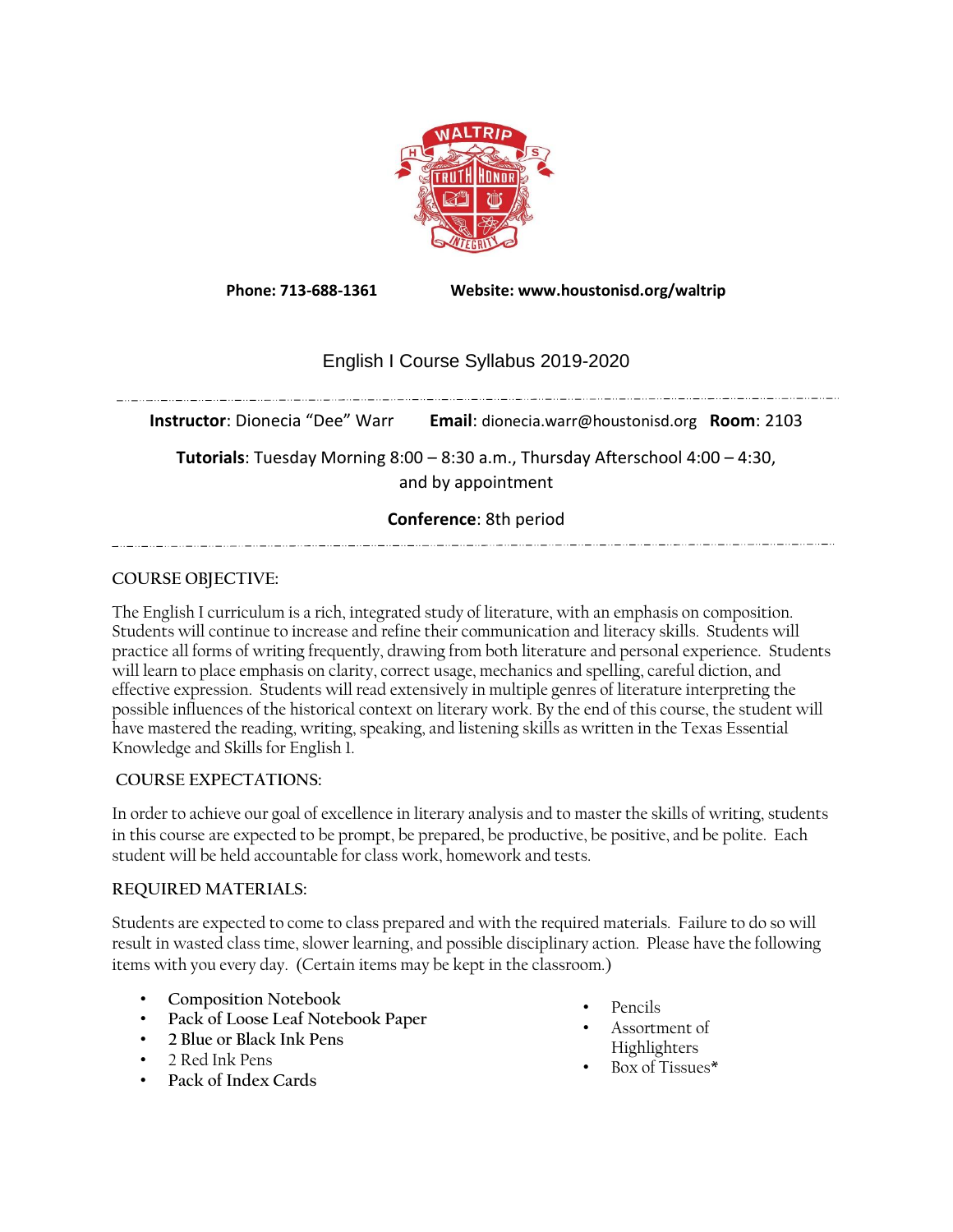## **TEXTS:**

The textbooks for the course are as follows:

- Holt McDougal's *Literature*, grade 9
- Various fictional novels (provided)

## **GRADING SCALE:**

Grading of student work is based on state and district-required learning standards (Objective) and should provide clear expectations for **mastery** (Closing Product). Expectations for grading should be clearly defined through rubrics, criteria charts, or other evaluative tools. Grades will be provided to students and entered into GradeSpeed in a timely manner. A minimum of 2 grades should be recorded each week and at least 1 Test/Project/Quiz grade every two weeks. GradeSpeed should be monitored to ensure grades are current. The following grade weights will be used to determine six-week grades:

| Classwork/Homework  | $50\%$ (min 6) |
|---------------------|----------------|
| Test/Project/Quiz   | $30\%$ (min 3) |
| Daily/Participation | $20\%$ (min 6) |

## **HOMEWORK REQUIREMENTS:**

Homework will be assigned regularly. Consistent failure to complete homework assignments will result in slower learning, below level mastery of objectives, poor grades and parent/teacher/student conferences.

## **ABSENCE AND MAKE-UP LEARNING POLICY:**

If you are absent, you are required to make up the **learning** that you miss. There is no way to recover the time lost when a student is not class. In an effort to keep your learning on track, each day you are absent or for an assignment missed, you are required to send an e-mail to inform me of your absence and/or the need for make-up work. This can also be done through the Remind App; which students will set up in class. I will respond with a detailed account of what you're missing, when those assignments are due, and when you can meet with me if you need additional help.

# **LATE WORK**

Assignments are late if they are not turned in at the beginning of class. If you attend school at any time during the day you are required to bring me your assignment. Field trips are not excuses for not turning in your work. Students will be given at least one opportunity to submit late work following an absence. Grade penalties and the amount of time allowed to complete the assignment are as follows:

# **Late Work related to an absence:**  3 days to turn in the assignment no points deducted full credit eligible **Late Work NOT related to an absence:**

| 1 day late      | $-15$ points | max 85                          |  |
|-----------------|--------------|---------------------------------|--|
| 2 days late     | $-20$ points | max 80                          |  |
| 3 days late     | -30 points   | max 70                          |  |
| 4 days late     | -40 points   | max 60                          |  |
| 5 days or later |              | zero assigned to the grade book |  |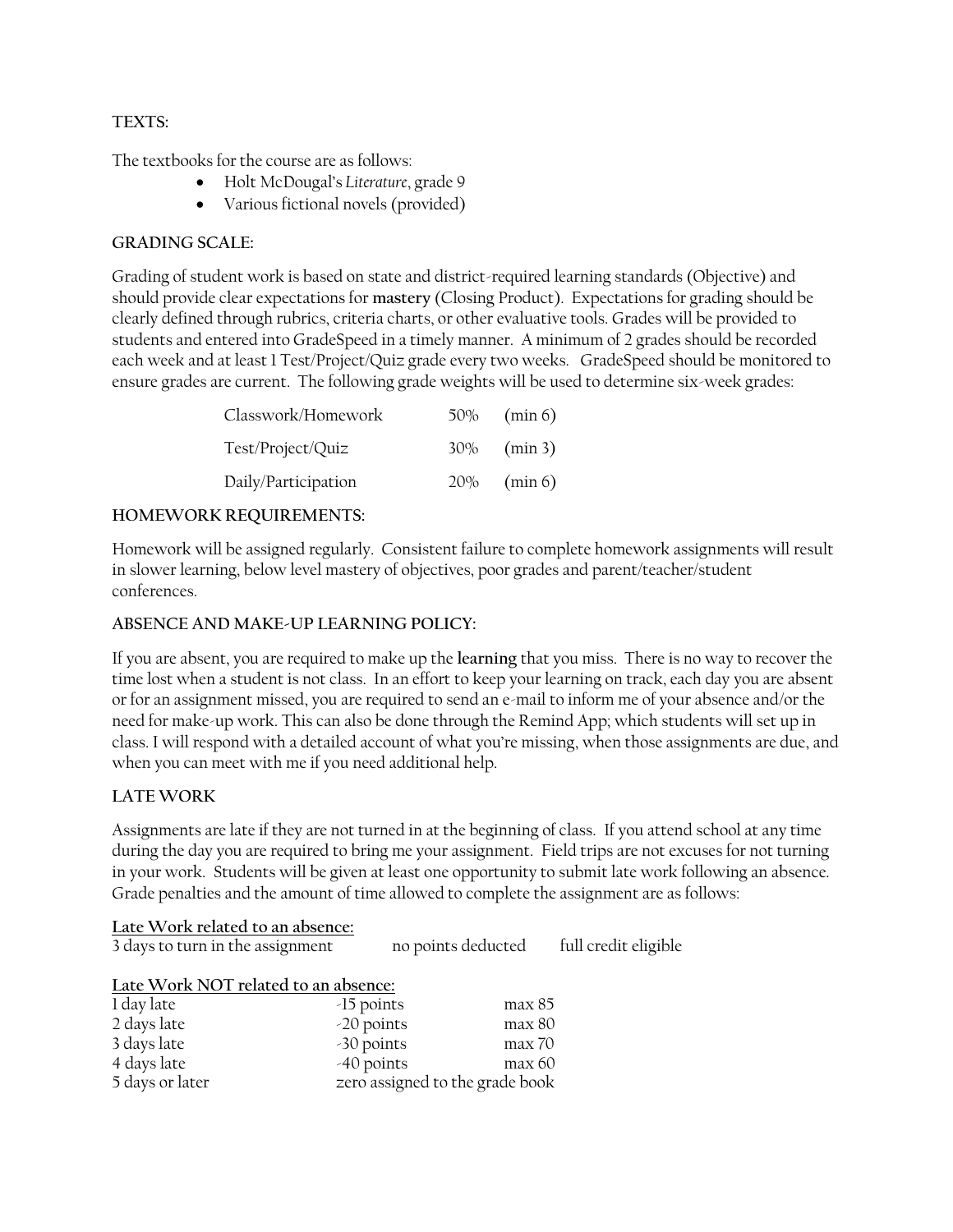### **ACADEMIC DISHONESTY:**

Except during designated group work, you are expected to complete homework, class work, and tests on your own. If you use someone else's work—even a phrase—in an essay or assignment, or talk during a NO TALKING assignment, such as a quiz or test, you will receive a ZERO and your parents will be notified of what has occurred. If you copy or otherwise cheat, you will receive a ZERO and your parents will be notified of what has occurred. In the event that this should happen, you will also be assigned detention. Cheating is morally unacceptable and will not be tolerated, but more importantly, cheating does not prepare you to make it on your own.

### **CELL PHONE POLICY:**

There will be designated time in class for cell phone (and headphone) usage. Outside of this designated time, the expectation is cell phones and accessories are put away and on silent. Failure to adhere to this policy will result in the device(s) being collected until the end of the day or turned into the office for parent retrieval with a fee of \$15.

### **Unit Overviews**

### **Unit One**

This unit explores the theme of identity, asking students to consider the essential question, "What shapes my identity?" through the reading of literary nonfiction and expository texts. Students are introduced to the workshop instructional model and learn to utilize cognitive strategies to explore literary nonfiction, expository elements, and text structures by crafting precis responses. Students craft a personal memoir, an email, and begin drafting an expository essay. Students are introduced to the writing portfolio as a tool for reflection and tracking growth.

## **Unit Two**

This unit explores the theme of culture, asking the students to consider the essential question, "How does my culture impact my understanding the world?" through the reading of expository and dramatic texts. Students continue to use a workshop instructional model and further develop comprehension strategies to analyze author's purpose and exhibit higher-level thinking skills and analysis by crafting a precis response. Students continue the expository essay from Unit 1 and revise to create a 26-line STAAR expository essay. Students continue to build their writing portfolios and reflect on their growth as writers.

### **Unit Three**

In this unit, students explore the theme of influence by addressing the essential question, "How am I influenced by the world around me?" through the analysis of persuasive techniques in text and media, fiction, and poetry. Students demonstrate their abilities to make connections to the text by crafting a precis response. Students write an argumentative essay utilizing persuasive techniques. In addition, students craft poetry. Students continue to submit selections to their writing portfolios and reflect on their growth as writers.